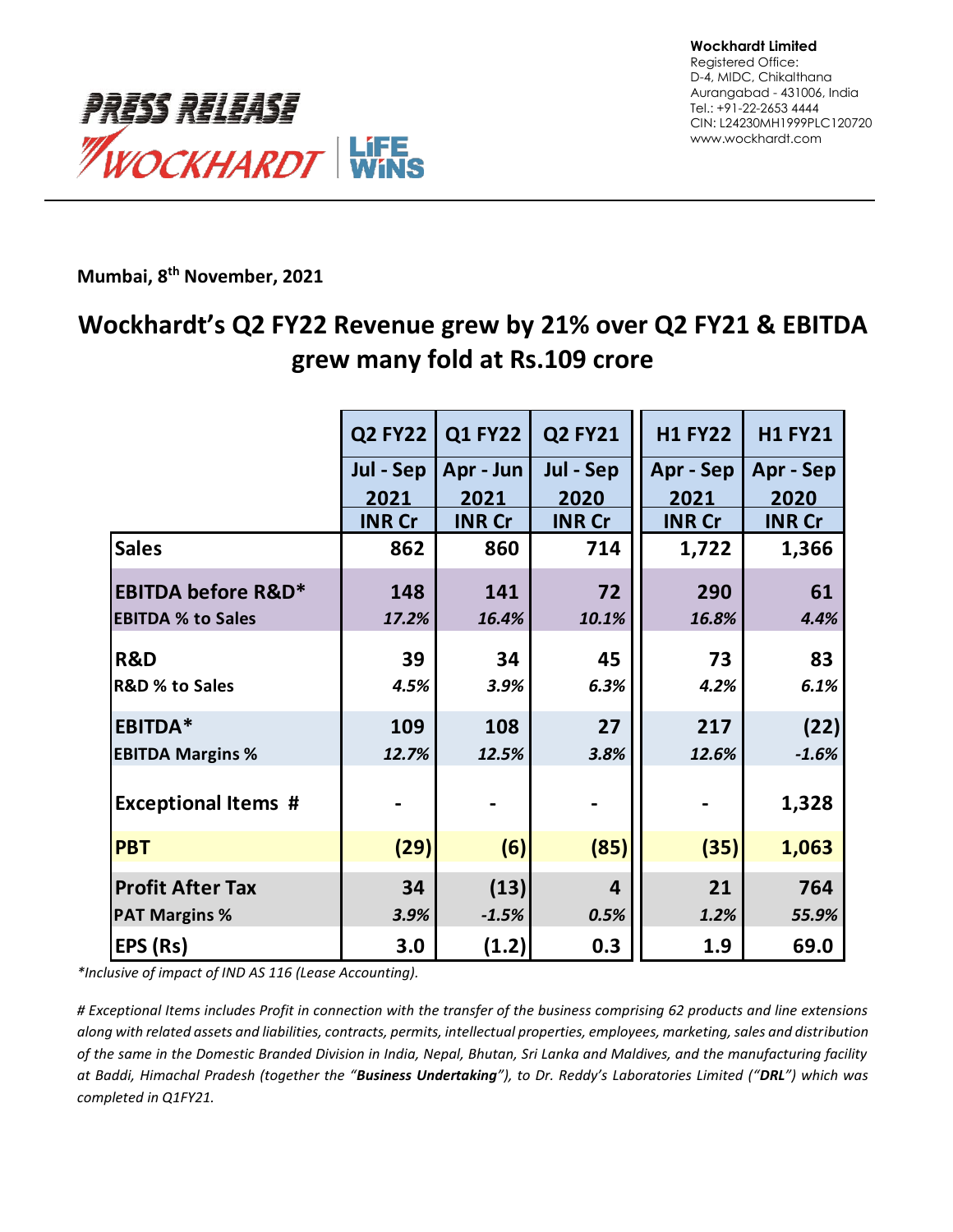

Wockhardt Limited, the Pharmaceutical and Biotechnology major, reported its 2<sup>nd</sup> Quarter Results for Financial Year 2021-22, today.

The Company recorded substantial growth in Revenue (up by 21% over previous corresponding quarter) and in EBITDA at Rs.109 crore compared to a nominal profit of Rs.27 crore in the corresponding quarter of the previous year. Profit after Tax (PAT) for the Quarter was Rs. 34 crore against Rs. (13) crore in the previous quarter.

Net Debt-Equity ratio as on 30<sup>th</sup> September, 2021 stood at 0.54.

## Wockhardt and Jemincare partner for novel respiratory antibiotic

Wockhardt Bio AG – a subsidiary of Wockhardt Limited, ("Wockhardt"), a worldwide leader in discovery of novel antibiotics and Jiangxi Jemincare Group Company Limited, China ("Jemincare"), have partnered for Wockhardt's novel patented antibiotic WCK 4873 (INN: Nafithromycin) in People's Republic of China, Hong Kong, Macau and Taiwan for the treatment of community-acquired bacterial pneumonia and other respiratory tract infections.

Under the terms of the definitive agreement, Jemincare will be responsible for exclusive development and commercialization of the Nafithromycin in the select markets. Wockhardt will receive an upfront payment and will be eligible for regulatory-linked milestone payments. Further, Wockhardt would supply the product to Jemincare and will receive royalties on net sales.

# RDIF and Wockhardt partner to produce Sputnik V and Sputnik Light vaccines against COVID-19

The Russian Direct Investment Fund (RDIF, Russia's sovereign wealth fund), and Wockhardt Limited, a global pharmaceutical company headquartered in India, have partnered to produce and supply Sputnik V and Sputnik Light vaccines against COVID-19. The agreement was reached under the aegis of Enso Healthcare (part of Enso Group), RDIF's coordination partner for sourcing Sputnik V vaccines in India.

The single dose Sputnik Light vaccine demonstrated 79.4% efficacy according to analysed data taken from 28 days after the injection was administered as part of Russia's mass vaccination programme.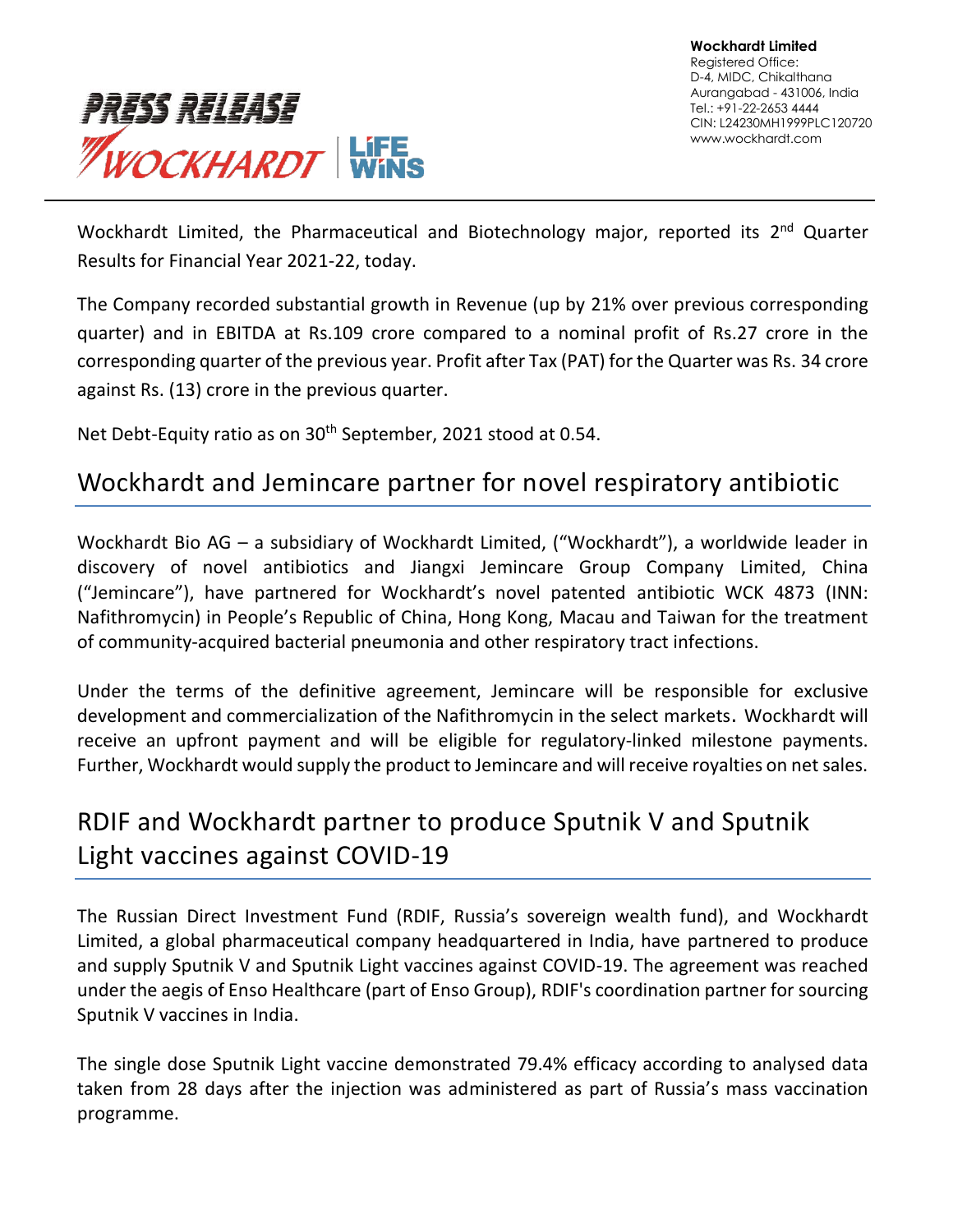

One-shot Sputnik Light vaccine demonstrates 70% efficacy against infection with the Delta variant during the first three months after vaccination. The vaccine is more than 75% effective among subjects under the age of 60. Sputnik Light also provides much higher efficacy against severe diseases and hospitalisation.

Sputnik V demonstrates 83.1% efficacy against the Delta variant of coronavirus - higher than many other vaccines. The vaccine shows 6 times reduction of infection risk. Sputnik V is also 94.4% effective against hospitalisations with 18 times reduction in hospitalisation risk.

Sputnik V is based on a proven and well-studied platform of human adenoviral vectors and uses two different vectors for the two shots in a course of vaccination, providing immunity with a longer duration than vaccines using the same delivery mechanism for both shots.

### **Business Review:**

#### **Quarter ended 30th September, 2021:**

- **UK Business** grew by 66% over previous corresponding quarter and stood at Rs.387 crore in Q2FY22 (PY Rs.233 crore). UK Business contributed about 45% of Global Revenue. Major growth has come from the COVID-19 Vaccine business.
- **India Business:** The Continuing India Business stood at Rs.187 crore in Q2FY22 (PY Rs.127 crore) registering growth of 47%. Total India Business (Continued and Discontinued Operations) stood at Rs.187 crore in Q2FY22 as compared to Rs.124 crore in Q2FY21 – a growth of 51%. India Business contributed 22% of the Global Revenue.
- **Emerging Markets Business** of the Company stood at Rs.113 crore in Q2FY22 (PY Rs.169 crore). Emerging Markets Business contributed about 13% of the Global Revenue.
- **Irish Business** stood at Rs.38 crore in Q2FY22 (PY Rs.34 crore).
- **US Business** stood at Rs.61 crore in Q2FY22 as compared to Rs.99 crore in Q2FY21. US Business contributed 7% of the Global Revenue.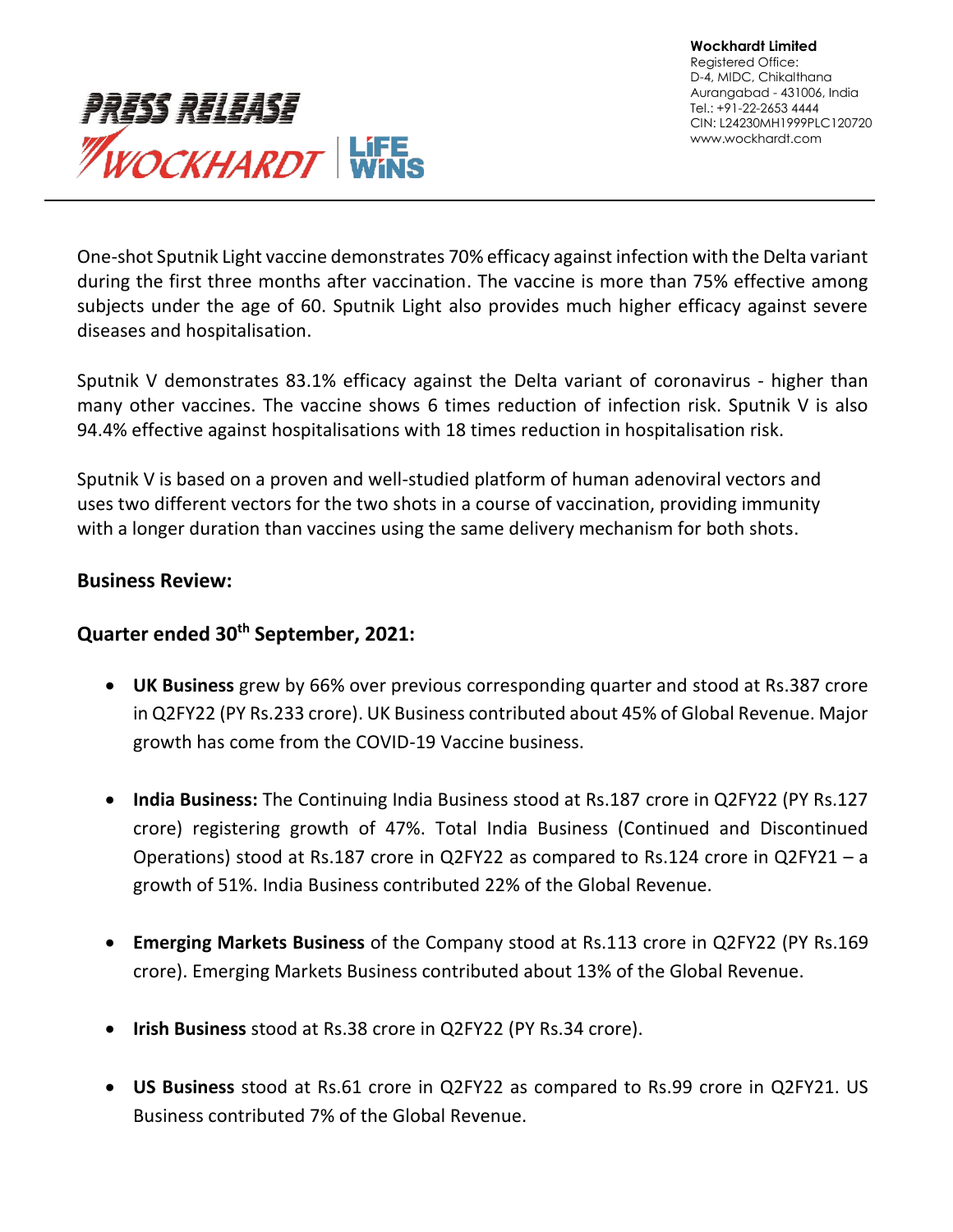

Research and Development expenditure during the quarter was at Rs.39 crore (5% to sales) and including capital expenditure was at 7.4% to sales.

### **Half year ended 30th September, 2021:**

- **UK Business** grew by 76% over H1 FY21 and stood at Rs.794 crore in H1FY22 (PY Rs.451 crore). UK Business contributed about 46% of Global Revenue. Major growth has come from the COVID-19 Vaccine business.
- **India Business:** The Continuing India Business stood at Rs.339 crore in H1FY22 (PY Rs.186 crore) registering growth of 82%. Total India Business (Continued and Discontinued Operations) stood at Rs.339 crore in H1FY22 as compared to Rs.240 crore in H1FY21 – a growth of 41%. India Business contributed 20% of the Global Revenue.
- **Emerging Markets Business** of the Company stood at Rs.237 crore in H1FY22 (PY Rs.308 crore). Emerging Markets Business contributed about 14% of the Global Revenue.
- **Irish Business** stood at Rs.74 crore in H1FY22 (PY Rs.67 crore).
- **US Business** stood at Rs.163 crore in H1FY22 as compared to Rs.213 crore in H1FY21. US Business contributed 9% of the Global Revenue.

Research and Development expenditure during the quarter was at Rs.73 crore (4% to sales) and including capital expenditure was at 8% to sales.

### **Intellectual Property (IP):**

3 patents were filed during the quarter ended  $30<sup>th</sup>$  September, 2021 and the cumulative filings till date are 3194. The company was granted 4 patents during the quarter and now holds 770 patents.